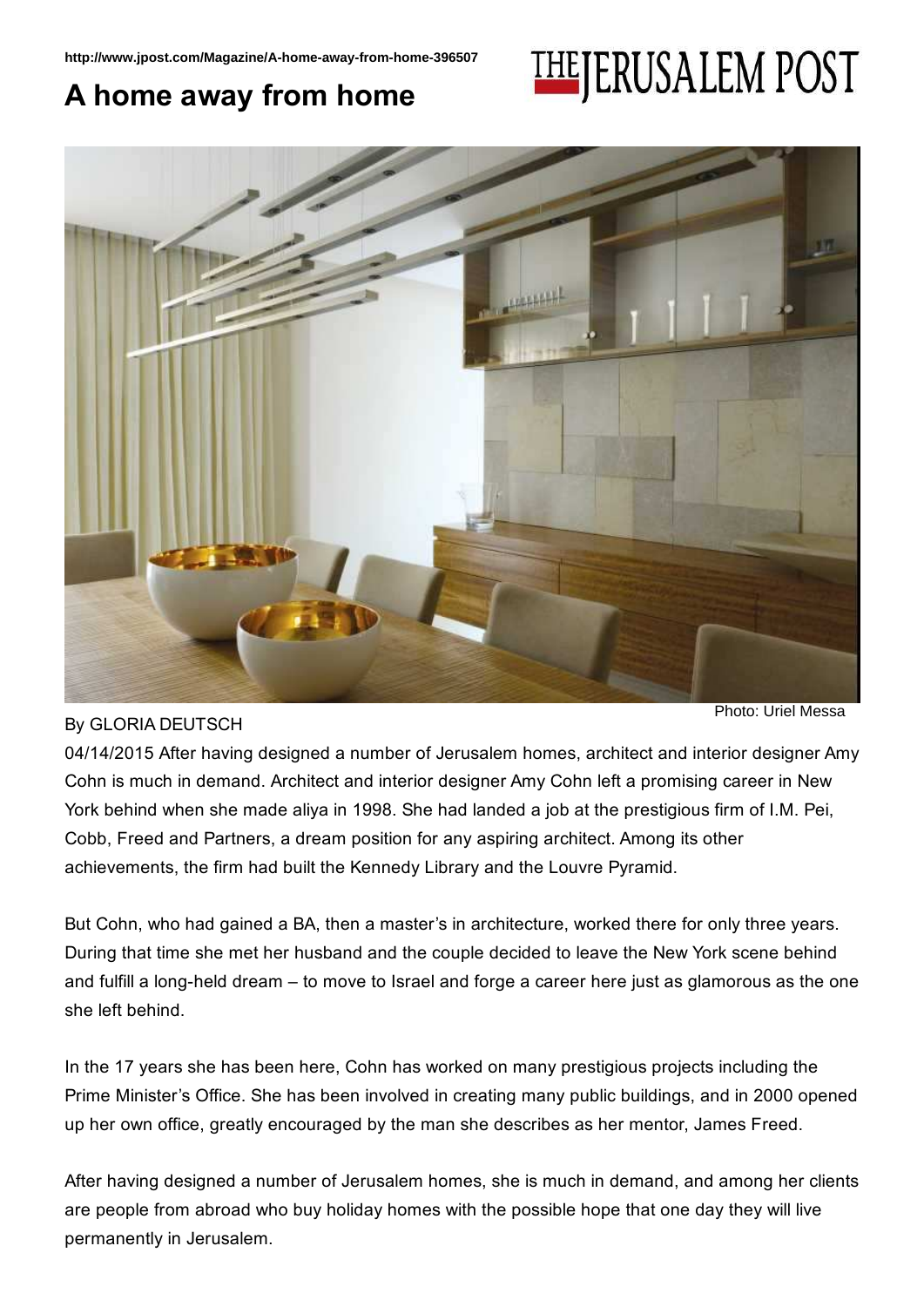This is one such home, belonging to a young Orthodox couple, the parents of six children. It's a duplex in the German Colony with five bedrooms, four upstairs and one on the ground floor which has access to a private garden.

The sweeping staircase makes an immediate visual impact on entering the apartment and is an important decorative feature as well as a practical one giving access to the upper floor.

Both on the stairs and in the dining room, a very striking wall has been built consisting of two kinds of local stone in shades of gray and pale yellow.

"We had the tiles cut to different sizes and put them together like a puzzle," says Cohn.

The dining-room is separated from the kitchen by a half wall which can be accessed from either side.

"It was planned for easy circulation," explains Cohn.

The four-meter oakwood table is surrounded by matching oak chairs with cream shaded upholstery which has been specially treated to withstand stains.

"In fact, all the textiles in the apartment were chosen for their ability to withstand stains. And if they do get dirty they can be cleaned with a wet wipe," explains Cohn.

The light fitting over the dining-room table consists of long rectangular bars of light.

"We looked for a long time to find the perfect light fitting," she says, "and we were very happy to find this one which is the perfect shape and size. All the lights in the apartment are fitted with LED lightbulbs."

Next to the dining room is a marble niche holding a small sink for netilat yadayim – ritual handwashing before bread.

The "den" is a long narrow room furnished with seating made from eucalyptus wood. The seats are covered in camel-shade leather while underneath is plenty of storage for toys, shoes and anything else the children want to discard.

"We really aimed for a clear uncluttered look in this room, and the under-seat storage seemed the best way to achieve this," says Cohn.

The living room has a brown/camel fitted rug and includes a love seat as part of the furniture.

"It's a fun place for the children to sit and they usually fight over it," she says.